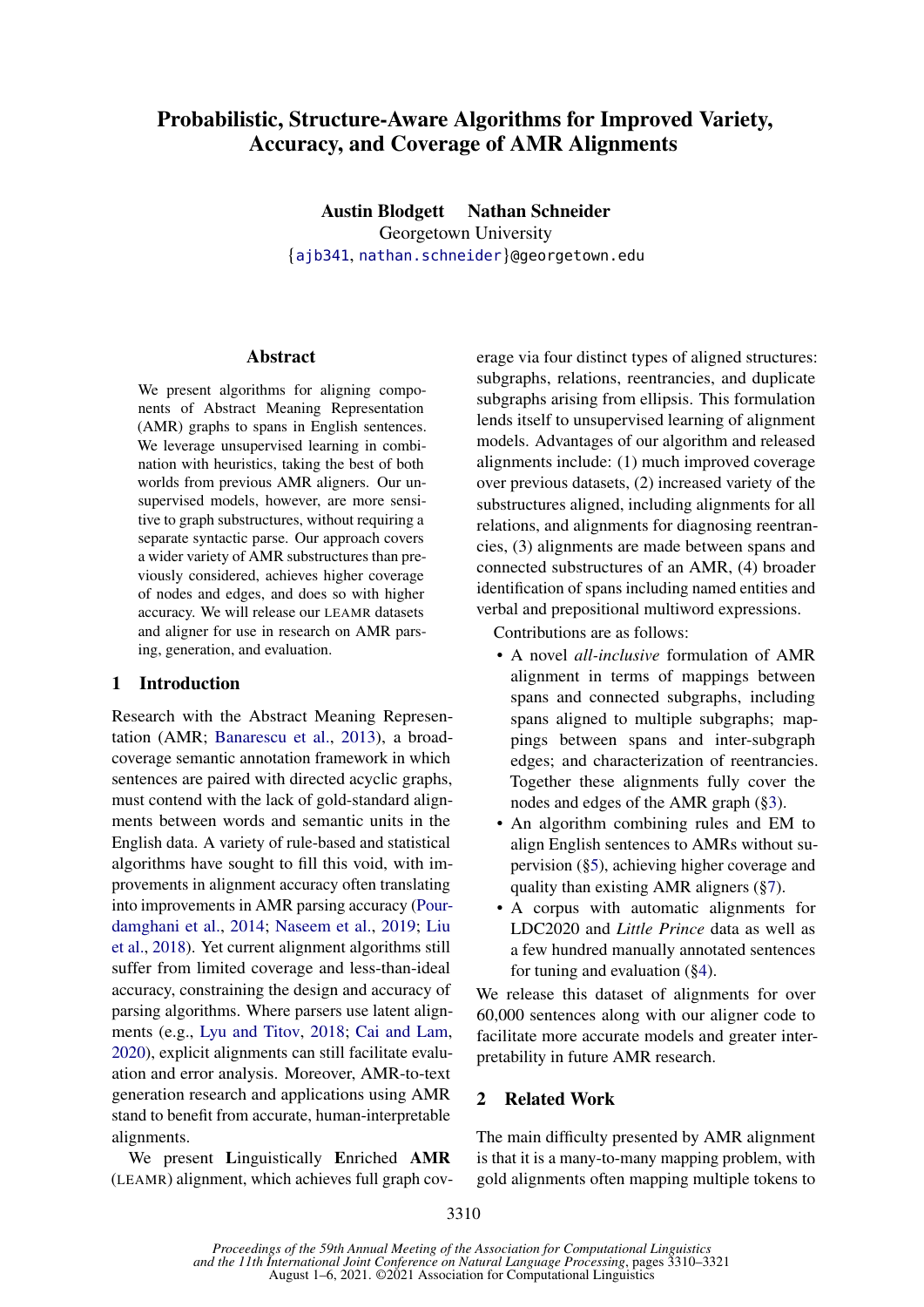multiple nodes while preserving AMR structure. Previous systems use various strategies for aligning. They also have differing approaches to what types of substructures of AMR are aligned—whether they are nodes, subgraphs, or relations—and what they are aligned to—whether individual tokens, token spans, or syntactic parses. Two main alignment strategies remain dominant, though they may be combined or extended in various ways: rule-based strategies as in [Flanigan et al.](#page-9-6) [\(2014\)](#page-9-6), [Flanigan](#page-9-7) [et al.](#page-9-7) [\(2016\)](#page-9-7), [Liu et al.](#page-9-3) [\(2018\)](#page-9-3), and [Szubert et al.](#page-9-8) [\(2018\)](#page-9-8), and statistical strategies using Expectation-Maximization as in [Pourdamghani et al.](#page-9-1) [\(2014\)](#page-9-1).

JAMR. The JAMR system [\(Flanigan et al.,](#page-9-6) [2014,](#page-9-6) [2016\)](#page-9-7) aligns token spans to subgraphs using iterative application of an ordered list of 14 rules which include exact and fuzzy matching. JAMR alignments form a connected subgraph of the AMR by the nature of the rules being applied. A disadvantage of JAMR is that it lacks a method for resolving ambiguities, such as repeated tokens, or of learning novel alignment patterns.

ISI. The ISI system [\(Pourdamghani et al.,](#page-9-1) [2014\)](#page-9-1) produces alignments between tokens and nodes and between tokens and relations via an Expectation-Maximization (EM) algorithm in the style of IBM Model 2 [\(Brown et al.,](#page-9-9) [1988\)](#page-9-9). First, the AMR is linearized; then EM is applied using a symmetrized scoring function of the form  $P(a | t) + P(t | a)$ , where *a* is any node or edge in the linearized AMR and *t* is any token in the sentence. Graph connectedness is not enforced for the elements aligning to a given token. Compared to JAMR, ISI produces more novel alignment patterns, but also struggles with rare strings such as dates and names, where a rule-based approach is more appropriate.

Extensions and Combinations. TAMR (Tuned Abstract Meaning Representation; [Liu et al.,](#page-9-3) [2018\)](#page-9-3) uses the JAMR alignment rules, along with two others, to produce a set of candidate alignments for the sentence. Then, the alignments are "tuned" with a parser oracle to select the candidates that correspond to the oracle parse that is most similar to the gold AMR.

Some AMR parsers [\(Naseem et al.,](#page-9-2) [2019;](#page-9-2) [Fer](#page-9-10)[nandez Astudillo et al.,](#page-9-10) [2020\)](#page-9-10) use alignments which are a union of alignments produced by the JAMR and ISI systems. The unioned alignments achieve greater coverage, improving parser performance.

Syntax-based. Several alignment systems attempt to incorporate syntax into AMR alignments.

<span id="page-1-1"></span>

|             | nodes | edges | reentrancies |
|-------------|-------|-------|--------------|
| <b>JAMR</b> | 91.1  |       |              |
| ISI         | 78.7  | 9.8   |              |
| $TAMR^*$    | 94.9  |       |              |

Table 1: Coverage and types of previous alignment systems. Scores are evaluated on 200 gold test sentences. <sup>∗</sup>TAMR is evaluated on a subset of 91 sentences.

[Chen and Palmer](#page-9-11) [\(2017\)](#page-9-11) perform unsupervised EM alignment between AMR nodes and tokens, taking advantage of a Universal Dependencies (UD) syntactic parse as well as named entity and semantic role features. [Szubert et al.](#page-9-8) [\(2018\)](#page-9-8) and [Chu and](#page-9-12) [Kurohashi](#page-9-12) [\(2016\)](#page-9-12) both produce hierachical (nested) alignments between AMR and a syntactic parse. [Szubert et al.](#page-9-8) use a rule-based algorithm to align AMR subgraphs with UD subtrees. [Chu and Kuro](#page-9-12)[hashi](#page-9-12) use a supervised algorithm to align AMR subgraphs with constituency parse subtrees.

Word Embeddings. Additionally, [Anchiêta and](#page-9-13) [Pardo](#page-9-13) [\(2020\)](#page-9-13) use an alignment method designed to work well in low-resource settings using pretrained word embeddings for tokens and nodes.

Graph Distance. [Wang and Xue](#page-9-14) [\(2017\)](#page-9-14) use an HMM-based aligner to align tokens and nodes. They include in their aligner a calculation of graph distance as a locality constraint on predicted alignments. This is similar to our use of projection distance as described in [§5.](#page-4-0)

Drawbacks of Current Alignments. Alignment methods vary in terms of components of the AMR that are candidates for alignment. Most systems either align nodes (e.g., ISI) or connected subgraphs (e.g., JAMR), with incomplete coverage. Most current systems do not align *relations* to tokens or spans, and those that do (such as ISI) do so with low coverage and performance. None of the current systems align reentrancies, although [Szubert et al.](#page-9-15) [\(2020\)](#page-9-15) developed a rule-based set of heuristics for identifying reentrancy types. Table [1](#page-1-1) summarizes the coverage and variety of prominent alignment systems.

## <span id="page-1-0"></span>3 An All-Inclusive Formulation of AMR Alignment

Aligning AMRs to English sentences is a vexing problem not only because the English training data lacks gold alignments, but also because AMRs unlike many semantic representations—are not *designed* with a derivational process of form–function subunits in mind. Rather, each AMR graph represents the full-sentence meaning, and AMR anno-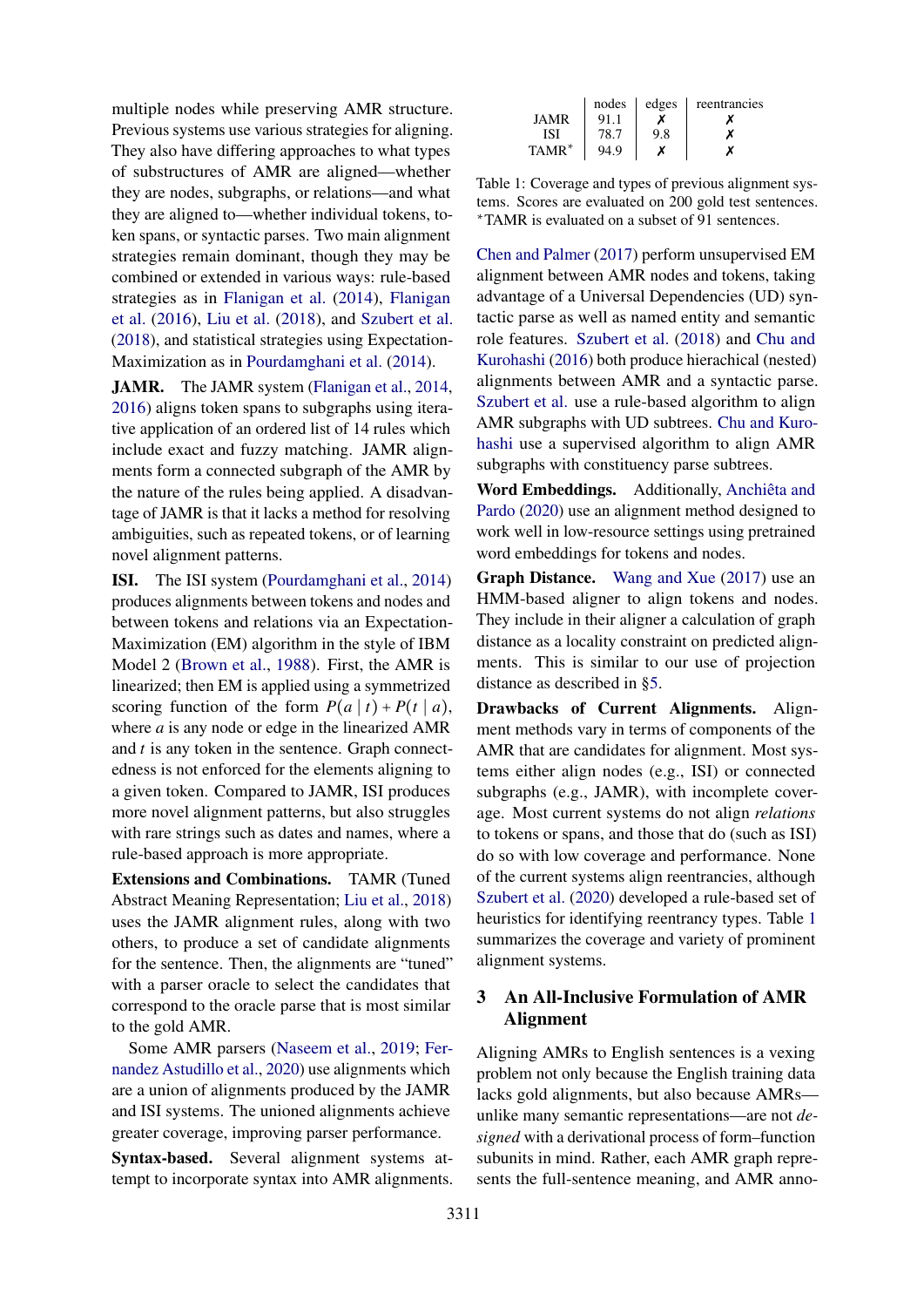<span id="page-2-0"></span>

| $(w / want-01)$                                                                                                                                  | <b>Subgraph Alignments</b>               | <b>Relation Alignments</b>                                 |
|--------------------------------------------------------------------------------------------------------------------------------------------------|------------------------------------------|------------------------------------------------------------|
| :ARGO $(p / person)$<br>: $ARG0-of$ (s / study-01)                                                                                               | $Most \rightarrow m$ .                   | $of \rightarrow s : ARG1-of$ i,                            |
|                                                                                                                                                  | of $\rightarrow$ i,                      | i : ARG2 p2                                                |
|                                                                                                                                                  | the $\rightarrow \emptyset$ .            | i :ARG3 m                                                  |
| : $ARG1-of$ (i / include-91                                                                                                                      | students $\rightarrow$ (p : ARG0-of s),  | $want \rightarrow w : ARG0 p$ ,                            |
| : $ARG2 (p2 / person)$                                                                                                                           | $want \rightarrow w$ ,                   | $w : ARG1 v$ ;                                             |
| : $ARG0-of (s2 / study-01))$                                                                                                                     | $to \rightarrow \emptyset$ .             | $visit \rightarrow v : ARGO p$ .                           |
| $: ARG3$ (m / most)))                                                                                                                            | visit $\rightarrow$ v.                   | v : ARG1 c:                                                |
| :ARG1 (v / visit-01<br>$: ARGO$ $p$<br>:ARG1 (c / city : name (n / name<br>:op1 "New" :op2 "York"))<br>:time $(q / q$ raduate-01<br>: $ARG0 p))$ | <i>New York</i> $\rightarrow$ (c : name) | graduate $\rightarrow$ g : ARG0 p;                         |
|                                                                                                                                                  | $(n : opt "New" : op2 "York");$ ,        | when $\rightarrow$ v : time q                              |
|                                                                                                                                                  | when $\rightarrow \emptyset$ ,           | <b>Reentrancy Alignments</b>                               |
|                                                                                                                                                  | they $\rightarrow \emptyset$ ,           | $want \rightarrow w : ARG0 p (PRIMARY)$ ,                  |
|                                                                                                                                                  | graduate $\rightarrow$ q                 | $V$ : ARGO $p$ (CONTROL);                                  |
|                                                                                                                                                  | <b>Duplicate Subgraphs</b>               | <i>they</i> $\rightarrow$ <b>q</b> : ARGO <b>p</b> (COREF) |
|                                                                                                                                                  | students $\rightarrow$ (p2 : ARG0-of s2) |                                                            |

Figure 1: AMR and alignments for the sentence "*Most of the students want to visit New York when they graduate.*" Alignments are differentiated by colors: blue (subgraphs), green (duplicate subgraphs), and orange (relations). Relations that also participate in reentrancy alignments are bolded.

tation conventions can be opaque with respect to the words or surface structure of the sentence, e.g., by unifying coreferent mentions and making explicit certain elided or pragmatically inferable concepts and relations. Previous efforts toward general tools for AMR alignment have considered mapping tokens, spans, or syntactic units to nodes, edges, or subgraphs ([§2\)](#page-0-0). Other approaches to AMR alignment have targeted specific compositional formalisms [\(Groschwitz et al.,](#page-9-16) [2018;](#page-9-16) [Beschke,](#page-9-17) [2019;](#page-9-17) [Blodgett and Schneider,](#page-9-18) [2019\)](#page-9-18).

We advocate here for a definition of alignment that is *principled*—achieving full coverage of the graph structure—while being *framework-neutral* and *easy-to-understand*, by aligning graph substructures to shallow token spans on the form side, rather than using syntactic parses. We do use structural considerations to constrain alignments on the meaning side, but by using spans on the form side, we ensure the definition of the alignment search space is not at the mercy of error-prone parsers.

Definitions. Given a tokenized sentence w and its corresponding AMR graph  $G$ , a complete alignment assumes a segmentation of w into spans s, each containing one or more contiguous tokens; and puts each of the nodes and edges of  $\mathcal G$  in correspondence with some span in s. A span may be aligned to one or more parts of the AMR, or else is null-aligned. Individual alignments for a sentence are grouped into four layers: subgraph alignments, duplicate subgraph alignments, relation alignments, and reentrancy alignments. These are given for an example in figure [1.](#page-2-0)

All alignments are between a single span and a substructure of the AMR. A span may be aligned

in multiple layers which are designed to capture different information. Within the subgraph layer, alignments are mutually exclusive with respect to both spans and AMR components. The same holds true within the relation layer. Every node will be aligned exactly once between the subgraph and duplicate subgraph layers. Every edge will be aligned exactly once between the subgraph and relation layers, and may additionally have a secondary alignment in the reentrancy layer.

#### 3.1 Subgraph Layer

Alignments in this layer generally reflect the lexical semantic content of words in terms of connected, $<sup>1</sup>$  $<sup>1</sup>$  $<sup>1</sup>$ </sup> directed acyclic subgraphs of the corresponding AMR. Alignments are mutually exclusive (disjoint) on both the form and meaning sides.

#### <span id="page-2-2"></span>3.2 Duplicate Subgraph Layer

A span may be aligned to multiple subgraphs if one is a duplicate of the others, with a matching concept. This is often necessary when dealing with ellipsis constructions, where there is more semantic content in the AMR than is pronounced in the sentence and thus several identical parts of the AMR must be aligned to the same span. In this case, a single subgraph is chosen as the primary alignment (whichever is first based on depth-first order) and is aligned in the subgraph alignment layer, and any others are represented in the duplicates alignment

<span id="page-2-1"></span><sup>&</sup>lt;sup>1</sup>Nodes aligned to a span must form a connected subgraph with two exceptions: (1) duplicate alignments are allowed and are separated into subgraph and duplicate layers; (2) a span may be aligned to two terminal nodes that have the same parent. For example, *never* aligns to :polarity - :time ever, two nodes and two edges which share the same parent.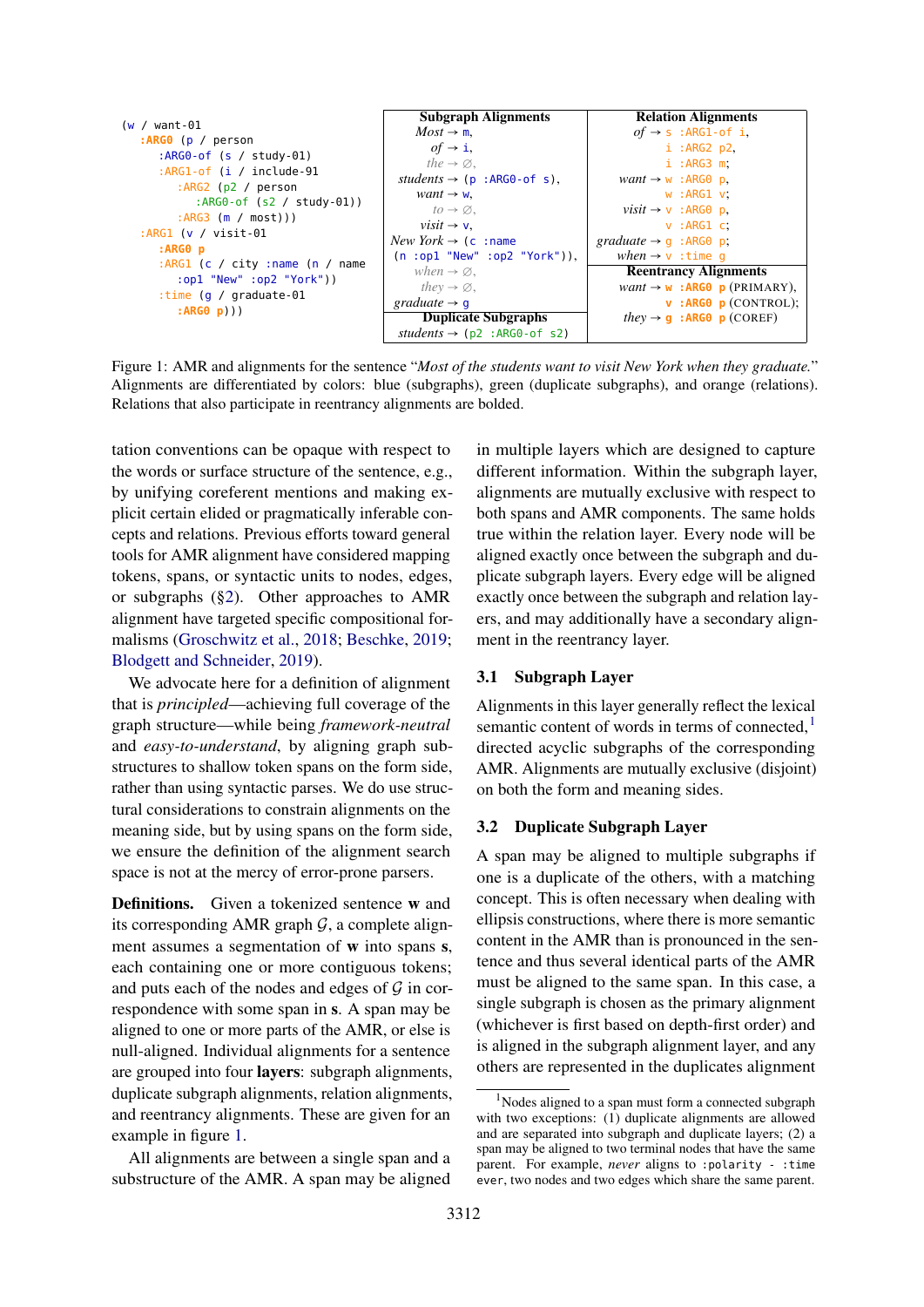layer. For example, verb phrase ellipsis, as in *I swim and so do you*, would involve duplication of the predicate *swim*, with distinct ARG0s. Similarly, in figure [1,](#page-2-0) *Most of the students* involves a subsetsuperset structure where the subset and superset correspond to separate nodes. Because *student* is represented in AMR like *person who studies*, there are two 2-node subgraphs aligned to *student*, one with the variables  $p$  and  $s$ , and the duplicate with p2 and s2. The difficulty that duplicate subgraphs pose for parsing and generation makes it convenient to put these alignments in a separate layer.

#### 3.3 Relation Layer

This layer includes alignments between a span and a single relation—such as  $when \rightarrow :time$  and alignments mapping a span to its argument structure—such as *give* → :ARG0 :ARG1 :ARG2. All edges in an AMR that are not contained in a subgraph fit into one of these two categories.

English function words such as prepositions and subordinators typically function as connectives between two semantically related words or phrases, and can often be identified with the semantics of AMR relations. But many of these function words are highly ambiguous. Relation alignments make their contribution explicit. For example, *when* in figure [1](#page-2-0) aligns to a :time relation.

For spans that are aligned to a subgraph, incoming or outgoing edges attached to that subgraph may also be aligned to the span in the relation layer. These can include core or non-core roles as long as they are evoked by the token span. For example, figure [1](#page-2-0) contains *visit* → :ARG0 :ARG1.

#### <span id="page-3-3"></span>3.4 Reentrancy Layer

A reentrant node is one with multiple incoming edges. In figure [1,](#page-2-0) for example, p appears three times: once as the ARG0 of w (the wanter), once as the ARG0 of v (the visitor), and once as the ARG0 of g (the graduate). The p node is labeled with the concept person—in the PENMAN notation used by annotators, each variable's concept is only designated on one occurrence of the variable, the choice of occurrence being, in principle, arbitrary. These three ARG0 relations are aligned to their respective predicates in the relation layer. But there are many different causes of reentrancy, and AMR parsers stand to benefit from additional information about the nature of each reentrant edge, such as the fact that the pronoun *they* is associated with one of the ARG0 relations.

The reentrancy layer "explains" the cause of each reentrancy as follows: for the incoming edges of a reentrant node, one of these edges is designated as PRIMARY—this is usually the first mention of the entity in a local surface syntactic attachment, e.g. the argument of a control predicate like *want* doubles as an argument of an embedded clause predicate. The remaining incoming edges to a reentrant node are aligned to a reentrancy trigger and labeled with one of 8 reentrancy types: *coref, repetition, coordination, control, adjunct control, unmarked adjunct control, comparative control,* and *pragmatic*. These are illustrated in table [2.](#page-4-1) These types, adapted from [Szubert et al.'](#page-9-15)s [\(2020\)](#page-9-15) classification, correspond to different linguistic phenomena leading to AMR reentrancies—anaphoric and non-anaphoric coreference, coordination, control, etc. The trigger is the word that most directly signals the reentrancy phenomenon in question. For the example in figure [1,](#page-2-0) the control verb *want* is aligned to the embedded predicate–argument relation and typed as CONTROL, while the pronoun *they* serves as the trigger for the third instance of p in *when they graduate*.

#### 3.5 Validation

To validate the annotation scheme we elicited two gold-standard annotations for 40 of the test sentences described in [§4](#page-3-0) and measured interannotator agreement.[2](#page-3-1) Interannotator exact-match F1 scores were 94.54 for subgraphs, 90.73 for relations, 76.92 for reentrancies, and 66.67 for duplicate subgraphs (details in appendix [A\)](#page-10-0).

### <span id="page-3-0"></span>4 Released Data

We release a dataset<sup>[3](#page-3-2)</sup> of the four alignment layers reflecting correpondences between English text and various linguistic phenomena in gold AMR graphs—subgraphs, relations (including argument structures), reentrancies (including coreference, control, etc.), and duplicate subgraphs.

Automatic alignments cover the  $\approx 60,000$  sentences of the LDC2020T02 dataset [\(Knight et al.,](#page-9-19) [2020\)](#page-9-19) and ≈1,500 sentences of *The Little Prince*.

We manually created **gold alignments** for evaluating our automatic aligner, split into a development set (150 sentences) and a test set (200 sen-

<span id="page-3-1"></span> ${}^{2}$ Both annotators are Ph.D. students with backgrounds in linguistics. One annotator aligned all development and test sentences; the other aligned a subset of 40 test sentences.

<span id="page-3-2"></span><sup>3</sup> <https://github.com/ablodge/leamr>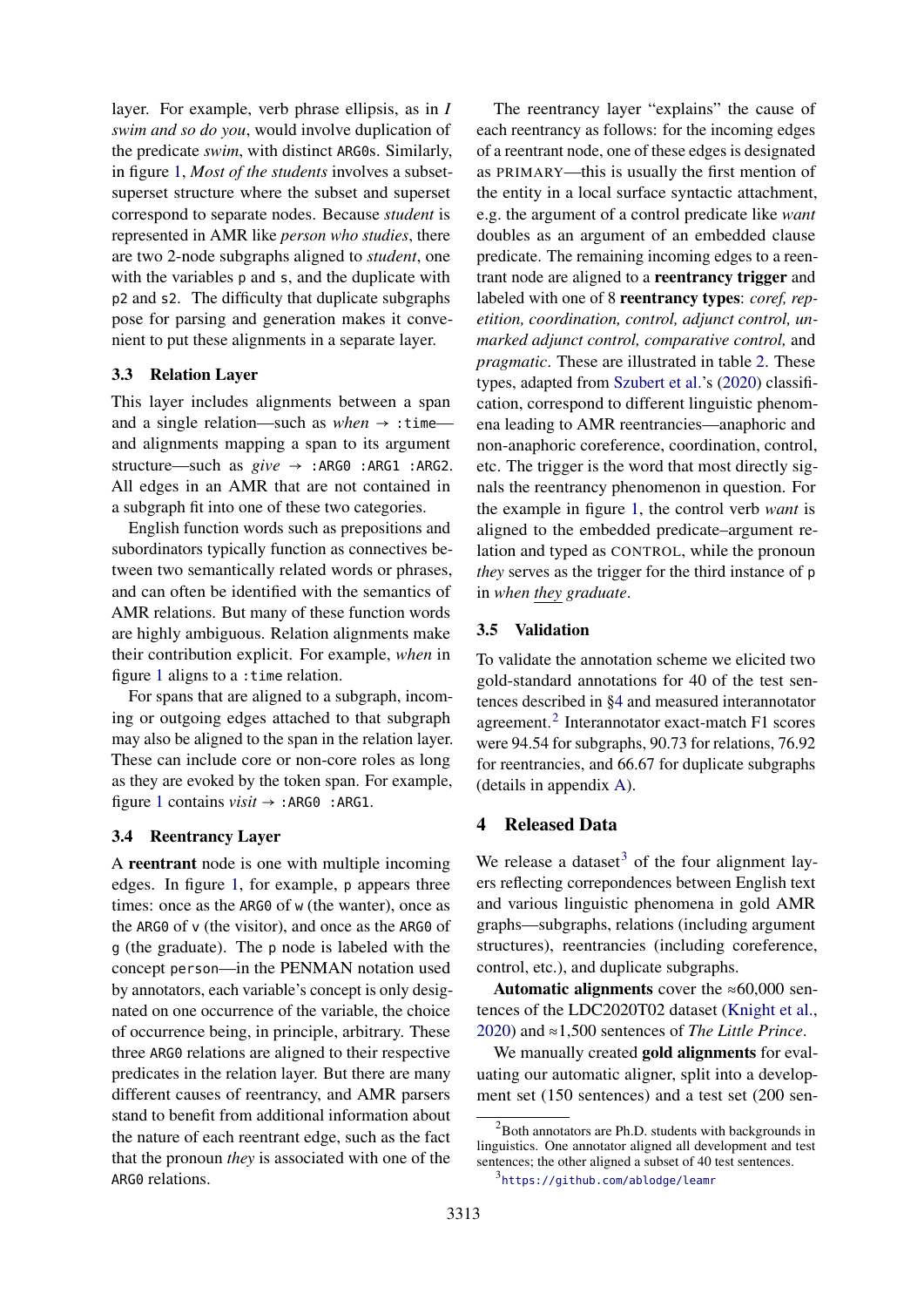<span id="page-4-1"></span>

| <b>Type</b>                | <b>Triggered by</b>                                                  | Example                                                                 |
|----------------------------|----------------------------------------------------------------------|-------------------------------------------------------------------------|
| <b>COREF</b>               | a pronoun (including possessive or reflexive) <i>I love my house</i> |                                                                         |
|                            | (anaphora)                                                           |                                                                         |
| <b>REPETITION</b>          | a repeated name or non-pronominal phrase                             | The U.S. promotes American goods                                        |
|                            | (non-anaphoric coreference)                                          |                                                                         |
| <b>COORDINATION</b>        | coordination of two or more phrases sharing                          | They cheered and celebrated                                             |
|                            | an argument                                                          |                                                                         |
| <b>CONTROL</b>             | control verbs, control nouns, or control                             | I was afraid to <b>speak up</b>                                         |
|                            | adjectives                                                           |                                                                         |
| <b>ADJUNCT CONTROL</b>     | control within an adjunct phrase                                     | I left to buy some milk; Mary cooked<br>while <b>listening</b> to music |
| UNMARKED ADJUNCT CONTROL   | control within an adjunct phrase with only a                         | Mary did her homework <b>listening</b> to                               |
|                            | bare verb and no subordinating conjunction                           | music                                                                   |
| <b>COMPARATIVE CONTROL</b> | a comparative construction                                           | Be as <b>objective</b> as possible                                      |
| PRAGMATIC                  | Reentrancies that must be resolved using                             | John met up with a friend                                               |
|                            | context                                                              |                                                                         |

Table 2: Reentrancy types with examples. For each reentrant node, one of its incoming edges is labeled PRIMARY and the others are labeled with one of the above reentrancy types. In the examples, the word aligned to an edge labeled with the specified type is underlined, and the word aligned to the parent of that edge is bolded.

```
(h / have-degree-91
:ARG1 (h2 / house :location (l / left))
:ARG2 (b / big)
:ARG3 (m / more)
:ARG4 (h3 / house :location (r / right)))
```
Figure 2: AMR for the sentence "The house<sub>1</sub> on the left is bigger than the house<sub>2</sub> on the right."

tences).[4](#page-4-2) The test sentences were annotated from scratch; the development sentences were first automatically aligned and then hand-corrected. We stress that no preprocessing apart from tokenization is required to prepare the test sentences and AMRs for human annotation. We also release our annotation guidelines as a part of our data release.

#### <span id="page-4-0"></span>5 LEAMR Aligner

We formulate statistical models for the alignment layers described above—subgraphs, duplicate subgraphs, relations, and reentrancies—and use the Expectation-Maximization (EM) algorithm to estimate probability distributions without supervision, with a decoding procedure that constrains aligned units to obey structural requirements. In line with [Flanigan et al.](#page-9-6) [\(2014,](#page-9-6) [2016\)](#page-9-7), we use rulebased preprocessing to align some substructures using string-matching, morphological features, etc.

Before delving into the models and algorithm, we motivate two important characteristics:

Structure-Preserving. Constraints on legal candidates during alignment ensure that at any point

only connected substructures may be aligned to a span. Thus, while our aligner is probabilistic like the ISI aligner, it has the advantage of preserving the AMR graph structure.

Projection Distance. The scores calculated for an alignment take into account a distance metric designed to encourage locality—tokens that are close together in a sentence are aligned to subtructures that are close together in the AMR graph. We define the *projection distance dist*(n1,n2) between two neighboring nodes n1 and n2 to be the signed distance in the corresponding sentence between the span aligned to n1 and the span aligned to n2. This motivates the model to prefer alignments whose spans are close together when aligning nodes which are close together—particularly useful when a word occurs twice with identical subgraphs. Thus, our aligner relies on more information from the AMR graph structure than other aligners (note that the ISI system linearizes the graph). Further details are given in [§5.2.](#page-5-0)

#### 5.1 Overview

Algorithm [1](#page-6-0) illustrates our base algorithm in pseudocode. The likelihood for a sentence can be expressed as a sum of per-span alignment scores: we write the score of a full set of a sentence's subgraph alignments  $A$  as

<span id="page-4-3"></span>
$$
Score(\mathcal{A} \mid \mathcal{G}, \mathbf{w}) = \prod_{i=1}^{N} score(\langle \mathbf{g}_i, s_i \rangle \mid \mathcal{G}, \mathbf{w}) \quad (1)
$$

where **s** are *N* aligned spans in the sentence **w**, and  **are sets of subgraphs of the AMR graph**  $G$  **aligned** to each span. For relations model and the reentrancies model, each  $g_i$  consists of relations rather than

<span id="page-4-2"></span><sup>4</sup>Our test set consists of sentences from the test set of [Szubert et al.](#page-9-8) [\(2018\)](#page-9-8) but with AMRs updated to the latest release version. This test set contains a mix of English sentences drawn from the LDC data and *The Little Prince*—some sampled randomly, others hand-selected—as well as several sentences constructed to illustrate particular phenomena.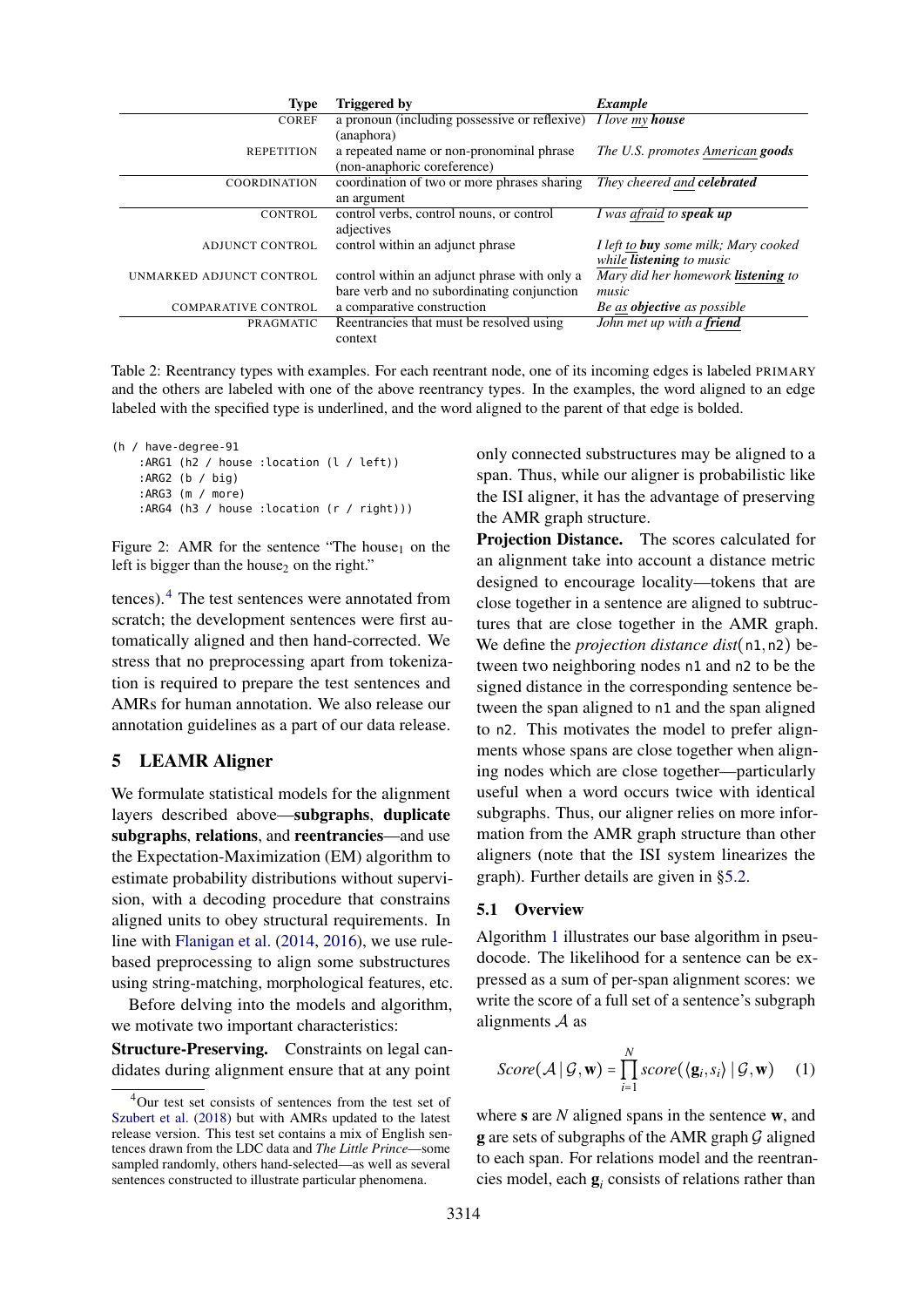subgraphs. Henceforth we assume all alignment scores are conditioned on the sentence and graph and omit **w** and G for brevity. The  $score(\cdot)$  component of eq. [\(1\)](#page-4-3) is calculated differently for each of the three models detailed below.

Alignment Pipeline. Alignment proceeds in the following phases, with each phase depending on the output of the previous phase:

1. *Preprocessing:* Using external tools we extract lemmas, parts of speech, and coreference.

2. *Span Segmentation:* Tokens are grouped into spans using a rule-based procedure (appendix [B\)](#page-10-1). 3. *Align Subgraphs & Duplicate Subgraphs:* We greedily identify subgraph and duplicate subgraph alignments in the same alignment phase ([§5.2\)](#page-5-0).

4. *Align Relations:* Relations not belonging to a subgraph are greedily aligned in this phase, using POS criteria to identify legal candidates ([§5.3\)](#page-6-1).

5. *Align Reentrancies:* Reentrancies are aligned in this phase, using POS and coreference in criteria for identifying legal candidates ([§5.4\)](#page-7-1).

The three main alignment phases use different models with different parameters; they also have their own preprocessing rules used to identify some alignments heuristically (appendices [C](#page-10-2) to [E\)](#page-11-0).<sup>[5](#page-5-1)</sup> In training, parameters for each phase are iteratively learned and used to align the entire training set by running EM to convergence before moving on to the next phase. At test time, the pipeline can be run sentence-by-sentence.

Decoding. The three main alignment phases all use essentially the same greedy, substructure-aware search procedure. This searches over node–span candidate pairs based on the scoring function modeling the compatibility between a subgraph (or relation) *g* and span *s*, which we denote  $score(\langle g, s \rangle)$ . For each unaligned node (or edge), we identify a set of legal candidate alignments using phase-specific criteria. The incremental score improvement of adding each candidate—either extending a subgraph/set of relations already aligned to the span, or adding a completely new alignment—is calculated as as ∆*score* = *score*(⟨*g*<sup>0</sup> ∪{*n*},*s*⟩)−*score*(⟨*g*0,*s*⟩), where  $g_0$  is the current aligned subgraph, *s* is the span, and *n* is an AMR component being considered. Of the candidates for all unaligned nodes, the node–span pair giving the best score improvement is then greedily selected to add to the alignment.

This is repeated until all nodes have been aligned (even if the last ones decrease the score). The procedure is detailed in algorithm [1](#page-6-0) for subgraphs; the relations phase and the reentrancies phase use different candidates (respectively: unaligned edges; reentrant edges), different criteria for legal candidates, and different scoring functions.

### <span id="page-5-0"></span>5.2 Aligning Subgraphs

The score assigned to an alignment between a span and subgraph is calculated as  $score(\langle g, s \rangle)$  =

$$
P_{\text{align}}(g \mid s; \theta_1) \cdot \prod_{d_i \in D} P_{\text{dist}}(d_i; \theta_2)^{\frac{1}{|D|}} \cdot IB(g, s) \quad (2)
$$

where  $g$  is a subgraph,  $s$  is a span,  $d_i$  is the projection distance of *g* with its *i*th neighboring node, and  $\theta_1$  and  $\theta_2$  are model parameters which are updated after each iteration. The subgraph *g* is represented in the model as a bag of concept labels and (parent concept, relation, child concept) triples.

The distributions  $P_{\text{align}}$  and  $P_{\text{dist}}$  are inspired by IBM Model 2 [\(Brown et al.,](#page-9-9) [1988\)](#page-9-9), and can be thought of as graph-theoretic extensions of translation (align) and alignment (dist) probabilities. *IB* stands for *inductive bias*, explained below.

Legal Candidates. For each unaligned node *n*, the model calculates a score for spans of three possible categories: 1) unaligned spans; 2) spans aligned to a neighboring node (in this case, the aligner considers adding *n* to an existing subgraph if the resulting subgraph would be connected); 3) spans aligned to a node with the same concept as *n* (this allows the aligner to identify duplicate subgraphs candidates in this category receive a score penalty because duplicates are quite rare, so they are generally the option of last resort).

Limiting the candidate spans in this way ensures only connected, plausible substructures of the AMR are aligned. To form a multinode subgraph alignment  $t_1 \rightarrow n1$  : rel n2, the aligner could first align n1 to an unaligned span  $t<sub>1</sub>$ , then add n2, which is a legal candidate because  $t_1$  is aligned to a neighboring node of n2 (ensuring a connected subgraph). Distance. We model the probability of the projection distance  $P_{dist}(d; θ_2)$  using a Skellam distribution, which is the difference of two Poisson distributed random variables  $D = N_1 - N_2$  and can be positive or negative valued. Parameters are updated based on alignments in the previous iteration. For each aligned neighbor  $n_i$  of a subgraph  $g$ , we calculate  $P_{dist}(dist(g, n_i); \theta_2)$  and take the geometric mean of probabilities as  $P_{dist}$ .

<span id="page-5-1"></span><sup>5</sup> 79% of nodes and 89% of edges are aligned by rules. We believe this is why in practice, EM performs well without random restarts.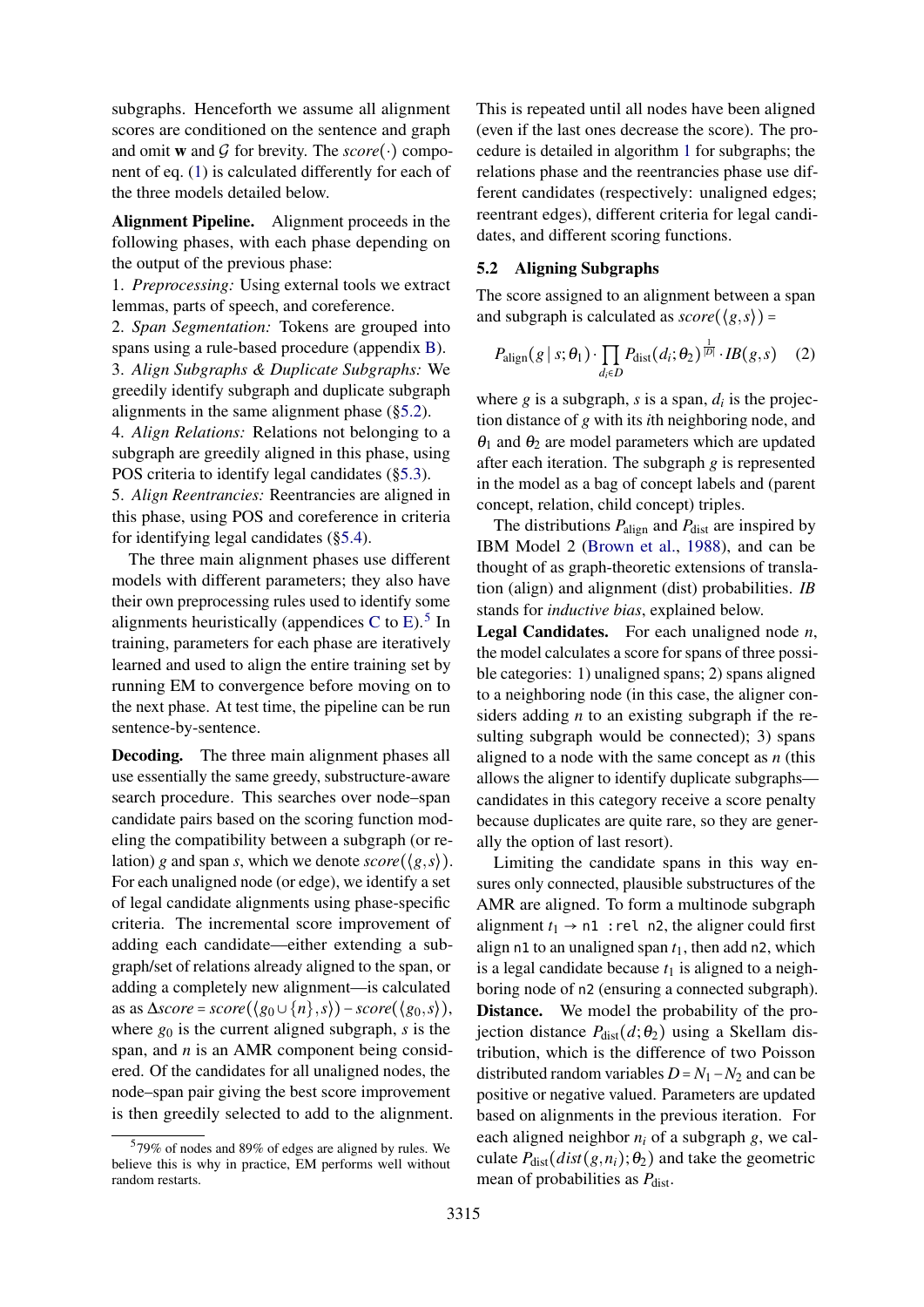<span id="page-6-0"></span>

|    | <b>Algorithm 1</b> Procedure for greedily aligning all nodes to spans using a scoring function that decomposes |                                                                        |
|----|----------------------------------------------------------------------------------------------------------------|------------------------------------------------------------------------|
|    | over (span, subgraph) pairs. (Scores are expressed in real space but the implementation is in log space.)      |                                                                        |
|    | 1: function ALIGNSUBGRAPHS(spans, amr)                                                                         |                                                                        |
|    | alignments $\leftarrow$ dict()                                                                                 | $\triangleright$ map from span to an ordered list of aligned subgraphs |
| 3: | unaligned_nodes $\leftarrow$ get_unaligned_nodes(amr, alignments)                                              |                                                                        |
| 4: | while $ $ unaligned_nodes $ >0$ do                                                                             |                                                                        |
|    | $A_{\text{cooror}}$ $\Box$                                                                                     |                                                                        |

| J.  | $\triangle$ scoles $\leftarrow$ 11                                                                                                                                                            |
|-----|-----------------------------------------------------------------------------------------------------------------------------------------------------------------------------------------------|
| 6:  | candidate s g pairs $\leftarrow$ []                                                                                                                                                           |
| 7:  | for $n \in$ unaligned_nodes do                                                                                                                                                                |
| 8:  | candidate spans $\leftarrow$ get legal alignments(n, alignments)                                                                                                                              |
| 9:  | <b>for</b> span, i_subgraph $\in$ candidate_spans <b>do</b> $\infty$ beither there is an edge between n and the indicated subgraph                                                            |
|     | already aligned to span, or i subgraph would be a new subgraph consisting of n                                                                                                                |
| 10: | current_aligned_nodes ← alignments[span][i_subgraph]<br>$\triangleright \emptyset$ if this would be a new subgraph                                                                            |
| 11: | new aligned nodes $\leftarrow$ current aligned nodes $\cup \{n\}$                                                                                                                             |
| 12: | $\Delta score \leftarrow get\_score(span, new\_aligned\_nodes, alignments)$                                                                                                                   |
| 13: | - get_score(span, current_aligned_nodes, alignments)<br>$\triangleright$ change from adding n into a subgraph                                                                                 |
|     | aligned to span; get_score queries score( $(g, s)$ ) and multiplies $\lambda_{\text{dup}}$ if i_subgraph > 1                                                                                  |
| 14: | $\Delta$ scores.add $(\Delta$ score)                                                                                                                                                          |
| 15: | candidate_s_g_pairs.add((span, new_aligned_nodes, i_subgraph))                                                                                                                                |
| 16: | span <sup>*</sup> , subgraph <sup>*</sup> , i_subgraph <sup>*</sup> $\leftarrow$ candidate_s_g_pairs[argmax( $\Delta$ scores)] $\triangleright$ <i>update having the best impact on score</i> |
|     | <i>(equivalently, maximizing sum of scores across individual aligned spans)</i>                                                                                                               |
| 17: | alignments[span*][i_subgraph*] $\leftarrow$ subgraph*                                                                                                                                         |
| 18: | unaligned nodes $\leftarrow$ get unaligned nodes(amr, alignments)                                                                                                                             |
| 19: | return alignments                                                                                                                                                                             |

Null alignment. The aligner models the possibility of a span being unaligned using a fixed heuristic:

$$
P_{\text{align}}(\varnothing \,|\, s) = \max\{rank(s)^{-\frac{1}{2}}, 0.01\} \qquad (3)
$$

where *rank* assigns 1 to the most frequent word, 2 to the 2nd most frequent, etc. Thus, the model expects that very common words are more likely to be null-aligned and rare words should almost always be aligned.<sup>[6](#page-6-2)</sup>

Factorized Backoff. So that the aligner generalizes to unseen subgraph–span pairs, where  $P_{\text{align}}(g)$  $s$ ) = 0, we use a backoff factorization into components of the subgraph. In particular, the factors are empirical probabilities of (i) an AMR concept given a span string in the sentence, and (ii) a relation and child node concept given the parent node concept and span string. These cooccurrence probabilities  $\hat{p}$  are estimated directly from the training sentence/AMR pairs (irrespective of latent alignments). The product is scaled by a factor  $\lambda$ . E.g., for a subgraph  $n1$ : rel1  $n2$ : rel2  $n3$ , where  $c_n$ is the concept of node n, we have

$$
P_{\text{factorized}}(g \mid s) = \lambda \cdot \hat{p}(c_{n1} \mid s) \cdot \hat{p}(\text{:} \text{rel1}, c_{n2} \mid c_{n1}, s)
$$

$$
\hat{p}(\text{:} \text{rel2}, c_{n3} \mid c_{n1}, s) \quad (4)
$$

Inductive bias. Lastly, to encourage good initialization, the score function includes an inductive bias which does not depend on EM-trained parameters. This inductive bias is based on the empirical probability of a node occurring in the same AMR with a span in the training data. We calculate inductive bias as an average of exponentiated PMIs  $\frac{1}{N} \sum_i \exp(PMI(n_i, s))$ , where *N* is the number of nodes in  $g$ ,  $n_i$  is the *i*th node contained in the subgraph, and *PMI* is the PMI of *n<sup>i</sup>* and *s*.

Aligning Duplicate Subgraphs. On rare occasion a span should be aligned to multiple subgraphs ([§3.2\)](#page-2-2). To encourage the model to align a different span where possible, there is a constant penalty  $\lambda_{\text{dup}}$  for each additional subgraph aligned to a span beyond the first. Thus the score for a span and its subgraphs is computed as:

$$
score(\langle \mathbf{g}, s \rangle) = \lambda_{\text{dup}}^{\vert \mathbf{g} \vert - 1} \prod_{g \in \mathbf{g}} score(\langle g, s \rangle) \qquad (5)
$$

#### <span id="page-6-1"></span>5.3 Aligning Relations

For a given relation alignment between a span and a collection of edges, we calculate a score as follows:

<span id="page-6-3"></span>
$$
score(\langle a, s \rangle) = P_{\text{align}}(a \mid s; \theta_3) \cdot \prod_{d_i \in D_1} P_{\text{dist}}(d_i; \theta_4)^{\frac{1}{|D_1|}}
$$

$$
\cdot \prod_{d_j \in D_2} P_{\text{dist}}(d_j; \theta_5)^{\frac{1}{|D_2|}} \quad (6)
$$

where *a* is the argument structure (the collection of aligned edges),  $s$  is a span,  $D_1$  is the projection distances of each edge and its parent, and  $D_2$  is

<span id="page-6-2"></span><sup>&</sup>lt;sup>6</sup>We allow several exceptions. For punctuation, words in parentheses, and spans that are coreferent to another span, the probability is 0.5. For repeated spans, the probability is 0.1.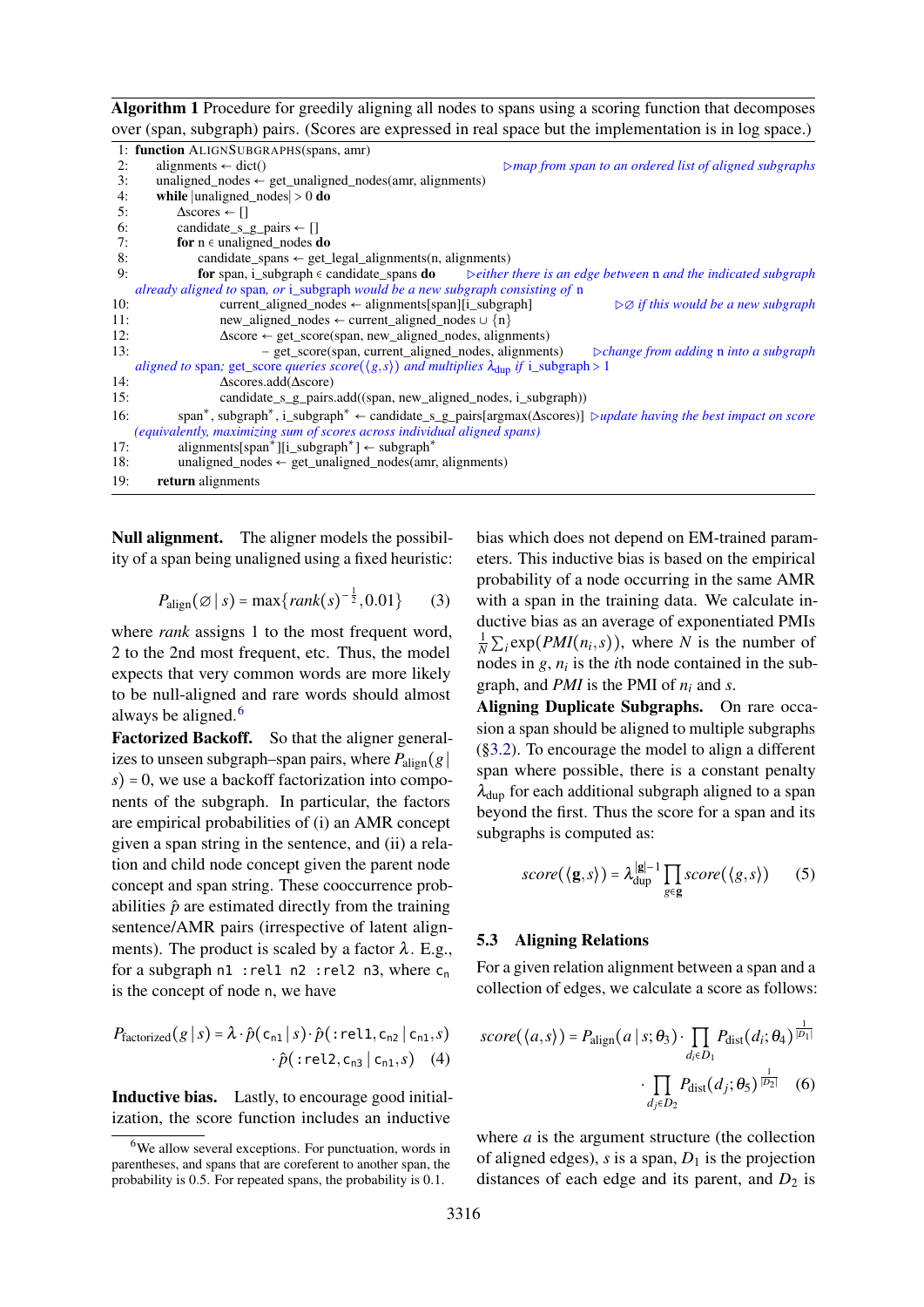<span id="page-7-4"></span>

|                     | <b>Exact Align</b>                       |       |       | <b>Partial Align</b>      |       |                                     | <b>Spans</b> | Coverage |
|---------------------|------------------------------------------|-------|-------|---------------------------|-------|-------------------------------------|--------------|----------|
|                     | P                                        | R     | F1    | P                         | R     | F1                                  | F1           |          |
|                     |                                          |       |       | Subgraph Alignments $(N)$ |       | $= 1707$                            |              |          |
| Our system          | 93.91                                    | 94.02 | 93.97 | 95.69                     | 95.81 | 95.75                               | 96.05        | 100.0    |
| JAMR                | 87.21                                    | 83.06 | 85.09 | 90.29                     | 85.99 | 88.09                               | 92.38        | 91.1     |
| ISI                 | 71.56                                    | 68.24 | 69.86 | 78.03                     | 74.54 | 76.24                               | 86.59        | 78.7     |
| TAMR (91 sentences) | 85.68                                    | 83.38 | 84.51 | 88.62                     | 86.24 | 87.41                               | 93.64        | 94.9     |
|                     | Relation Alignments (N<br>$= 1263$       |       |       |                           |       |                                     |              |          |
| Our system          | 85.67                                    | 85.37 | 85.52 | 88.74                     | 88.44 | 88.59                               | 95.41        | 100.0    |
| ISI                 | 59.28                                    | 8.51  | 14.89 | 66.32                     | 9.52  | 16.65                               | 83.09        | 9.8      |
|                     |                                          |       |       |                           |       | Reentrancy Alignments ( $N = 293$ ) |              |          |
| Ours (labeled)      | 55.75                                    | 54.61 | 55.17 |                           |       |                                     |              | 100.0    |
| Ours (unlabeled)    | 62.72                                    | 61.43 | 62.07 |                           |       |                                     |              | 100.0    |
|                     | Duplicate Subgraph Alignments $(N = 17)$ |       |       |                           |       |                                     |              |          |
| Our system          | 66.67                                    | 58.82 | 62.50 | 70.00                     | 61.76 | 65.62                               |              | 100.0    |

Table 3: Main results on the test set. *N* represents the denominator of exact alignment recall. There are 2860 gold spans in total, 41% of which are null-aligned and 0.6% of which are aligned to multiple subgraphs. 95% of the spans consist of a single token, and 49% of spans are aligned to a single subgraph consisting of a single node.

the projection distances of each edge and its child. The collection of edges *a* is given a normalized label which represents the relations contained in the alignment (distinguishing incoming versus outgoing relations, and normalizing inverse edges).

Legal Candidates. There are two kinds of candidate spans for relation alignment. First, previously unaligned spans<sup>[7](#page-7-2)</sup> (with no relation or subgraph alignments), e.g. prepositions and subordinating conjunctions such as *in* → :location or *when* → :time. Second, any spans aligned to the relation's parent or child in the subgraph layer: this facilitates alignment of argument structures such as  $give \rightarrow$ :ARG0 :ARG1 :ARG2. Additionally, we constrain certain types of edges to only align with the parent and others to only align with the child.

Distance. For relations there are potentially two distances of interest—the projected distance of the relation from its parent and the projected distance of the relation from its child. We model these separately as *parent distance* and *child distance* with distinct parameters. To see why this is useful, consider the sentence "Should we meet at the restaurant or at the office?", where each *at* token should be aligned to a: location edge. In English, prepositions like *at* precede an object and follow a governor. Thus parent distance tends to be to the left (negative valued) while child distance tends to be to the right (positive valued).

### 5.4 Aligning Reentrancies

The probability of a reentrancy alignment is similar to eq. [\(6\)](#page-6-3), but with an extra variable for the reentrancy type:  $score(\langle r, s, type \rangle) =$ 

$$
P_{\text{align}}(r, type \mid s; \theta_6) \cdot P_{\text{dist}}(d_1; \theta_7) \cdot P_{\text{dist}}(d_2; \theta_8) \tag{7}
$$

where  $r$  is the role label of the reentrant edge.

Legal Candidates. There are 8 reentrancy types ([§3.4\)](#page-3-3). For each type, a rule-based test determines if a span and edge are permitted to be aligned. The 8 tests use part of speech, the structure of the AMR, and subgraph and relation alignments. A span may be aligned (rarely) to multiple reentrancies, but these alignments are scored separately.

#### 6 Experimental Setup

Sentences are preprocessed with the Stanza library [\(Qi et al.,](#page-9-20) [2020\)](#page-9-20) to obtain lemmas, part-of-speech tags, and named entities. We identify token spans using a combination of named entities and a fixed list of multiword expressions (details are given in appendix [B\)](#page-10-1). Coreference information, which is used to identify legal candidates in the reentrancy alignment phase, is obtained using Neural-Coref.<sup>[8](#page-7-3)</sup> Lemmas are used in each alignment phase to normalize representation of spans, while parts of speech and coreference are used to restrict legal candidates in the relation and reentrancy alignment phases. We tune hyperparameters, including penalties for duplicate alignments and our factorized backoff probability, on the development set.

<span id="page-7-2"></span><span id="page-7-1"></span> $7$ We constrain these to particular parts of speech: prepositions (IN), infinitival to  $(TO)$ , possessives (POS), and possessive pronouns (PRP\$). Additionally, only spans that are between the spans aligned to the parent and any descendent of child nodes of the relation (and are not between the child's aligned span and any of its descendants' spans) are allowed. This works well in practice for English.

<span id="page-7-3"></span><span id="page-7-0"></span><sup>8</sup> <https://github.com/huggingface/neuralcoref>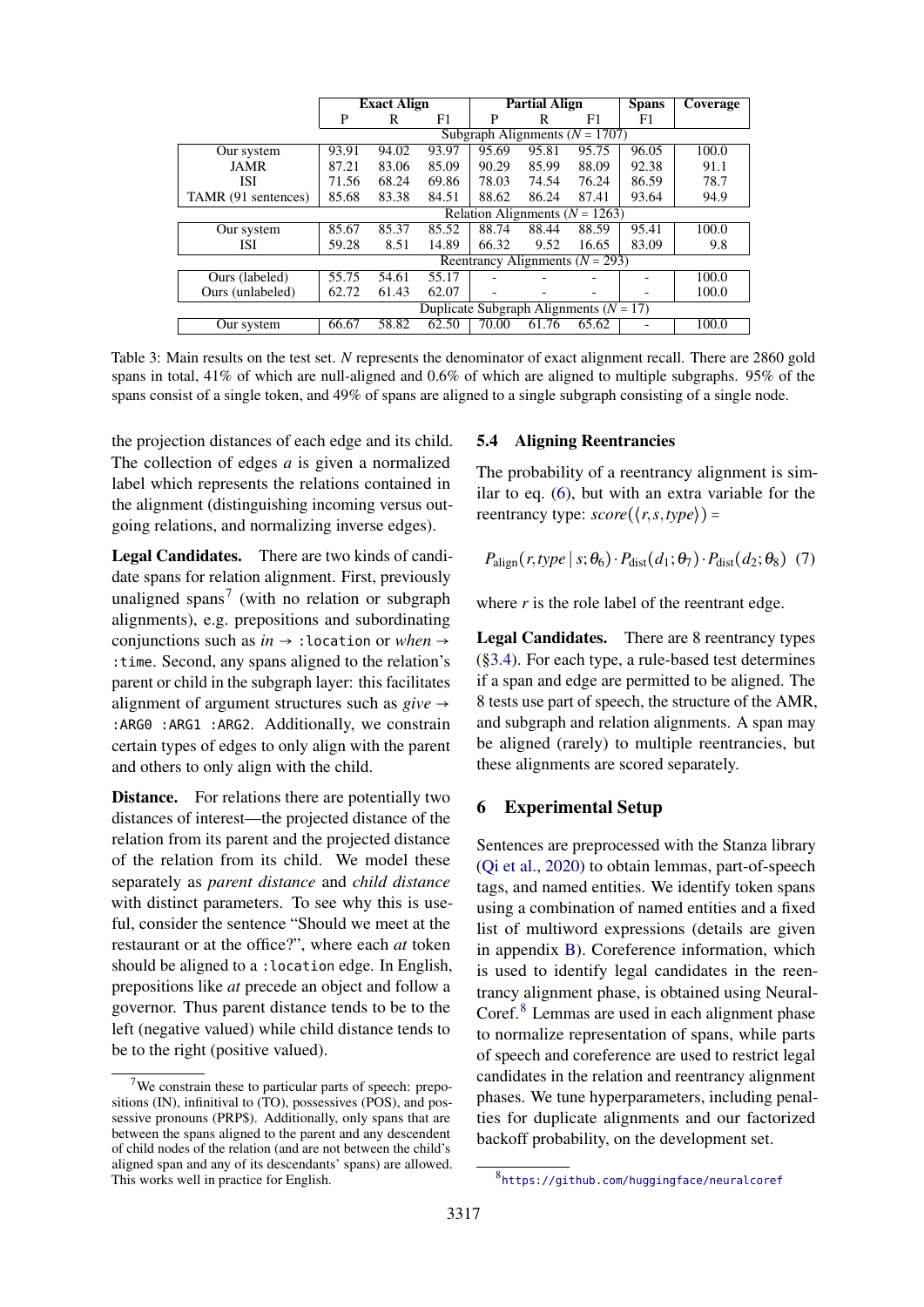<span id="page-8-1"></span>

|                                        | <b>Exact Align</b> |       |       |  |
|----------------------------------------|--------------------|-------|-------|--|
|                                        | Р                  | R     | F1    |  |
| <b>Relation Alignments Breakdown</b>   |                    |       |       |  |
| Our system: all $(1163)$               | 85.67              | 85.37 | 85.52 |  |
| $\ldots$ single relations (121)        | 53.49              | 56.56 | 54.98 |  |
| argument structures (1042)             | 89.67              | 88.73 | 89.20 |  |
| ISI: all (1163)                        | 59.28              | 8.51  | 14.89 |  |
| $\ldots$ single relations (121)        | 82.89              | 52.07 | 63.96 |  |
| $\ldots$ argument structures (1042)    | 39.56              | 3.45  | 6.35  |  |
| <b>Reentrancy Alignments Breakdown</b> |                    |       |       |  |
| Our system: all $(293)$                | 62.37              | 61.09 | 61.72 |  |
| primary $(128)$                        | 79.37              | 78.12 | 78.74 |  |
| $\ldots$ coref (41)                    | 57.14              | 58.54 | 57.83 |  |
| $\ldots$ control (36)                  | 73.08              | 52.78 | 61.29 |  |
| coordination $(29)$                    | 57.14              | 58.54 | 57.83 |  |
| pragmatic $(25)$                       | 20.93              | 36.00 | 26.47 |  |
| $\ldots$ adjunct control (15)          | 100.00             | 6.67  | 12.50 |  |
| $\ldots$ repetition (13)               | 60.00              | 46.15 | 52.17 |  |
| $\ldots$ comparative control (5)       | 0.0                | 0.0   | 0.0   |  |
| unmarked adjunct control (1)           | 0.0                | 0.0   | 0.0   |  |

Table 4: Detailed results for relation alignments and reentrancy alignments.

### 7 Results

Table [3](#page-7-4) describes our main results on the 200 sentence test set ([§4\)](#page-3-0), reporting exact-match and partial-match alignment scores as well as span identification F1 and coverage. $9$  The partial alignment evaluation metric is designed to be more forgiving of arbitrary or slight differences between alignment systems. We argue that this metric is more comparable across alignment systems. It assigns partial credit equal to the product of Jaccard indices ∣*N*1∩*N*2∣  $\frac{|N_1 \cap N_2|}{|N_1 \cup N_2|} \cdot \frac{|T_1 \cap T_2|}{|T_1 \cup T_2|}$  $\frac{|I_1 \cap I_2|}{|T_1 \cup T_2|}$  for nodes (or edges) and tokens respectively. This partial credit is calculated for each gold alignment and the closest matching predicted alignment with nodes (or edges)  $N_1$  and  $N_2$  and tokens  $T_1$  and  $T_2$ . Coverage is the percentage of relevant AMR components that are aligned.

Our aligner shows improvements over previous aligners in terms of coverage and accuracy even when using a partial credit metric for evaluation. We demonstrate greater coverage, including coverage of phenomena not aligned by previous systems.

Table [4](#page-8-1) shows detailed results for relation subtypes and reentrancy subtypes. Here, we see room for improvement. In particular, ISI outperforms our system at aligning single relations. Our reentrancy aligner lacks a baseline to compare to, but the breakdown of results by type suggest there are several categories of reentrancies where scores could be improved.

Qualitative Analysis. A number of errors from our subgraph aligner resulted from unseen mul-

<span id="page-8-2"></span>

| <b>Ablations</b>            | <b>Exact Align</b> |       |       |  |
|-----------------------------|--------------------|-------|-------|--|
|                             | P                  | R     | F1    |  |
| Subgraphs                   | 93.91              | 94.02 | 93.97 |  |
| Subgraphs (-distance)       | 92.69              | 92.85 | 92.77 |  |
| Subgraphs (-inductive bias) | 93.88              | 93.44 | 93.66 |  |
| Relations                   | 85.67              | 85.37 | 85.52 |  |
| Relations (-distance)       | 85.14              | 84.77 | 84.95 |  |
| Relations (gold subgraphs)  | 91.21              | 90.59 | 90.90 |  |

Table 5: Results when the aligner is trained without projection distance probabilities (−distance) and without the subgraph inductive bias (−inductive bias), as well as a relation aligner with access to gold (instead of trained) subgraphs.

tiword expressions in our test data that our span preprocessing failed to recognize and our aligner failed to align. For example, the expression "on the one hand" appears in test and should be aligned to contrast-01. The JAMR aligner suffers without a locality bias; we notice several cases where it misaligns words that are repeated in the sentence. The ISI aligner generally does not align very frequent nodes such as person, thing, country, or name, resulting in generally lower coverage. It also frequently aligns disconnected nodes with the same concept to one token instead of separate tokens. While our relation aligner yields significantly higher coverage, we do observe that the model is overeager to align relations to extremely frequent prepositions (such as *to* and *of*), resulting in lower precision of single relations in particular.

Ablations. Table [5](#page-8-2) shows that projection distance is valuable, adding 1.20 points (exact align F1) for subgraph alignment and 0.57 points for relation alignment. Despite showing anecdotal benefits in early experiments, the inductive bias does not aid the model in a statistically significant way. Using gold subgraphs for relation alignment produces an improvement of over 5 points, indicating the scope of error propagation for the relation aligner.

#### 8 Conclusions

We demonstrate structure-aware AMR aligners that combine the best parts of rule-based and statistical methods for AMR alignment. We improve on previous systems in terms of accuracy and particularly in terms of alignment coverage and variety of AMR components to be aligned.

#### Acknowledgments

We thank reviewers for their thoughtful feedback, Jakob Prange for assisting with annotation, and members of the NERT lab for their support.

<span id="page-8-0"></span><sup>&</sup>lt;sup>9</sup>A previous draft of this work reported lower scores on relations before a constraint was added to improve the legal candidates for relation alignment.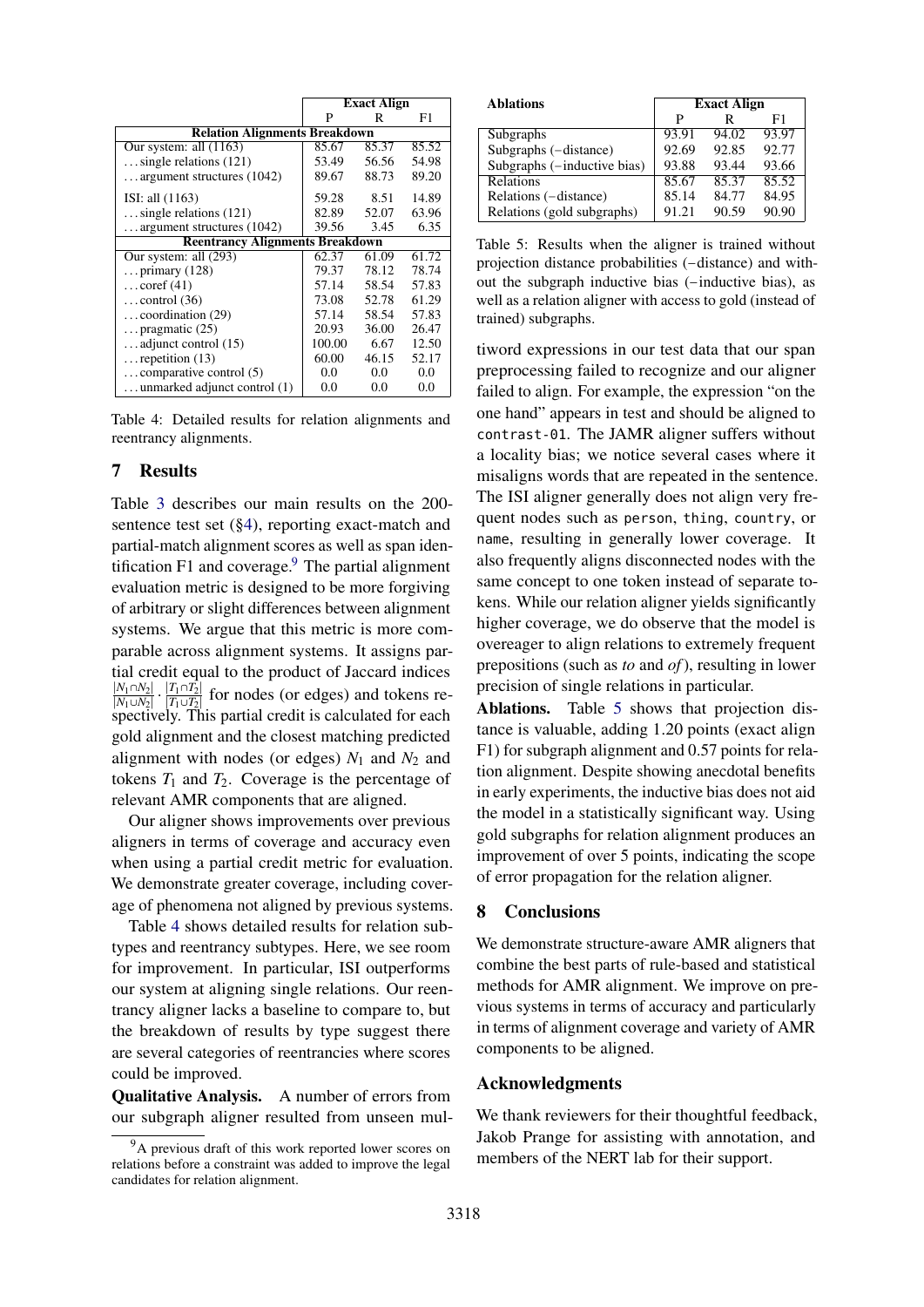#### References

- <span id="page-9-13"></span>Rafael Anchiêta and Thiago Pardo. 2020. [Semanti](https://www.aclweb.org/anthology/2020.emnlp-main.123)[cally inspired AMR alignment for the Portuguese](https://www.aclweb.org/anthology/2020.emnlp-main.123) [language.](https://www.aclweb.org/anthology/2020.emnlp-main.123) In *Proc. of EMNLP*, pages 1595–1600, Online.
- <span id="page-9-0"></span>Laura Banarescu, Claire Bonial, Shu Cai, Madalina Georgescu, Kira Griffitt, Ulf Hermjakob, Kevin Knight, Philipp Koehn, Martha Palmer, and Nathan Schneider. 2013. [Abstract Meaning Representation](http://www.aclweb.org/anthology/W13-2322) [for sembanking.](http://www.aclweb.org/anthology/W13-2322) In *Proc. of the 7th Linguistic Annotation Workshop and Interoperability with Discourse*, pages 178–186, Sofia, Bulgaria.
- <span id="page-9-17"></span>Sebastian Beschke. 2019. [Exploring graph-algebraic](https://www.aclweb.org/anthology/R19-1014) [CCG combinators for syntactic-semantic AMR pars](https://www.aclweb.org/anthology/R19-1014)[ing.](https://www.aclweb.org/anthology/R19-1014) In *Proc. of RANLP*, pages 112–121, Varna, Bulgaria.
- <span id="page-9-18"></span>Austin Blodgett and Nathan Schneider. 2019. [An im](https://www.aclweb.org/anthology/W19-0405)[proved approach for semantic graph composition](https://www.aclweb.org/anthology/W19-0405) [with CCG.](https://www.aclweb.org/anthology/W19-0405) In *Proc. of the 13th International Conference on Computational Semantics - Long Papers*, pages 55–70, Gothenburg, Sweden.
- <span id="page-9-9"></span>P. Brown, J. Cocke, S. Della Pietra, V. Della Pietra, F. Jelinek, R. Mercer, and P. Roossin. 1988. [A sta](https://www.aclweb.org/anthology/C88-1016)[tistical approach to language translation.](https://www.aclweb.org/anthology/C88-1016) In *Proc. of COLING*, pages 71–76, Budapest, Hungary.
- <span id="page-9-5"></span>Deng Cai and Wai Lam. 2020. [AMR parsing via graph](https://www.aclweb.org/anthology/2020.acl-main.119)[sequence iterative inference.](https://www.aclweb.org/anthology/2020.acl-main.119) In *Proc. of ACL*, pages 1290–1301, Online.
- <span id="page-9-11"></span>Wei-Te Chen and Martha Palmer. 2017. [Unsuper](http://www.aclweb.org/anthology/E17-1053)[vised AMR-dependency parse alignment.](http://www.aclweb.org/anthology/E17-1053) In *Proc. of EACL*, pages 558–567, Valencia, Spain.
- <span id="page-9-12"></span>Chenhui Chu and Sadao Kurohashi. 2016. [Super](http://arxiv.org/abs/1606.02126)[vised syntax-based alignment between English sen](http://arxiv.org/abs/1606.02126)[tences and Abstract Meaning Representation graphs.](http://arxiv.org/abs/1606.02126) *arXiv:1606.02126 [cs]*.
- <span id="page-9-10"></span>Ramón Fernandez Astudillo, Miguel Ballesteros, Tahira Naseem, Austin Blodgett, and Radu Florian. 2020. [Transition-based parsing with stack-](https://www.aclweb.org/anthology/2020.findings-emnlp.89)[Transformers.](https://www.aclweb.org/anthology/2020.findings-emnlp.89) In *Findings of the Association for Computational Linguistics: EMNLP 2020*, pages 1001–1007, Online.
- <span id="page-9-7"></span>Jeffrey Flanigan, Chris Dyer, Noah A. Smith, and Jaime Carbonell. 2016. [CMU at SemEval-2016](https://www.aclweb.org/anthology/S16-1186) [Task 8: Graph-based AMR parsing with infinite](https://www.aclweb.org/anthology/S16-1186) [ramp loss.](https://www.aclweb.org/anthology/S16-1186) In *Proc. of SemEval*, pages 1202–1206, San Diego, California.
- <span id="page-9-6"></span>Jeffrey Flanigan, Sam Thomson, Jaime Carbonell, Chris Dyer, and Noah A. Smith. 2014. [A discrim](http://www.aclweb.org/anthology/P14-1134)[inative graph-based parser for the Abstract Meaning](http://www.aclweb.org/anthology/P14-1134) [Representation.](http://www.aclweb.org/anthology/P14-1134) In *Proc. of ACL*, pages 1426–1436, Baltimore, Maryland, USA.
- <span id="page-9-16"></span>Jonas Groschwitz, Matthias Lindemann, Meaghan Fowlie, Mark Johnson, and Alexander Koller. 2018.

[AMR dependency parsing with a typed semantic al](http://aclweb.org/anthology/P18-1170)[gebra.](http://aclweb.org/anthology/P18-1170) In *Proc. of ACL*, pages 1831–1841, Melbourne, Australia.

- <span id="page-9-19"></span>Kevin Knight, Bianca Badarau, Laura Baranescu, Claire Bonial, Kira Griffitt, Ulf Hermjakob, Daniel Marcu, Tim O'Gorman, Martha Palmer, Nathan Schneider, and Madalina Bardocz. 2020. [Ab](https://catalog.ldc.upenn.edu/LDC2020T02)[stract Meaning Representation \(AMR\) Annotation](https://catalog.ldc.upenn.edu/LDC2020T02) [Release 3.0.](https://catalog.ldc.upenn.edu/LDC2020T02) Technical Report LDC2020T02, Linguistic Data Consortium, Philadelphia, PA.
- <span id="page-9-3"></span>Yijia Liu, Wanxiang Che, Bo Zheng, Bing Qin, and Ting Liu. 2018. [An AMR aligner tuned by](https://www.aclweb.org/anthology/D18-1264) [transition-based parser.](https://www.aclweb.org/anthology/D18-1264) In *Proc. of EMNLP*, pages 2422–2430, Brussels, Belgium.
- <span id="page-9-4"></span>Chunchuan Lyu and Ivan Titov. 2018. [AMR parsing as](http://aclweb.org/anthology/P18-1037) [graph prediction with latent alignment.](http://aclweb.org/anthology/P18-1037) In *Proc. of ACL*, pages 397–407, Melbourne, Australia.
- <span id="page-9-2"></span>Tahira Naseem, Abhishek Shah, Hui Wan, Radu Florian, Salim Roukos, and Miguel Ballesteros. 2019. [Rewarding smatch: transition-based AMR parsing](https://www.aclweb.org/anthology/P19-1451) [with reinforcement learning.](https://www.aclweb.org/anthology/P19-1451) In *Proc. of ACL*, pages 4586–4592, Florence, Italy.
- <span id="page-9-1"></span>Nima Pourdamghani, Yang Gao, Ulf Hermjakob, and Kevin Knight. 2014. [Aligning English strings with](http://www.aclweb.org/anthology/D14-1048) [Abstract Meaning Representation graphs.](http://www.aclweb.org/anthology/D14-1048) In *Proc. of EMNLP*, pages 425–429, Doha, Qatar.
- <span id="page-9-20"></span>Peng Qi, Yuhao Zhang, Yuhui Zhang, Jason Bolton, and Christopher D. Manning. 2020. [Stanza: A](https://nlp.stanford.edu/pubs/qi2020stanza.pdf) [Python natural language processing toolkit for many](https://nlp.stanford.edu/pubs/qi2020stanza.pdf) [human languages.](https://nlp.stanford.edu/pubs/qi2020stanza.pdf) In *Proceedings of the 58th Annual Meeting of the Association for Computational Linguistics: System Demonstrations*.
- <span id="page-9-22"></span>Nathan Schneider, Jena D. Hwang, Vivek Srikumar, Jakob Prange, Austin Blodgett, Sarah R. Moeller, Aviram Stern, Adi Bitan, and Omri Abend. 2018. [Comprehensive supersense disambiguation of En](http://aclweb.org/anthology/P18-1018)[glish prepositions and possessives.](http://aclweb.org/anthology/P18-1018) In *Proc. of ACL*, pages 185–196, Melbourne, Australia.
- <span id="page-9-21"></span>Nathan Schneider and Noah A. Smith. 2015. [A corpus](http://www.aclweb.org/anthology/N15-1177) [and model integrating multiword expressions and su](http://www.aclweb.org/anthology/N15-1177)[persenses.](http://www.aclweb.org/anthology/N15-1177) In *Proc. of NAACL-HLT*, pages 1537– 1547, Denver, Colorado.
- <span id="page-9-15"></span>Ida Szubert, Marco Damonte, Shay B. Cohen, and Mark Steedman. 2020. [The role of reentrancies in](https://www.aclweb.org/anthology/2020.findings-emnlp.199) [Abstract Meaning Representation parsing.](https://www.aclweb.org/anthology/2020.findings-emnlp.199) In *Proc. of Findings of EMNLP*, pages 2198–2207, Online.
- <span id="page-9-8"></span>Ida Szubert, Adam Lopez, and Nathan Schneider. 2018. [A structured syntax-semantics interface for English-](http://aclweb.org/anthology/N18-1106)[AMR alignment.](http://aclweb.org/anthology/N18-1106) In *Proc. of NAACL-HLT*, pages 1169–1180, New Orleans, Louisiana.
- <span id="page-9-14"></span>Chuan Wang and Nianwen Xue. 2017. [Getting the](https://www.aclweb.org/anthology/D17-1129) [most out of AMR Parsing.](https://www.aclweb.org/anthology/D17-1129) In *Proc. of EMNLP*, pages 1257–1268, Copenhagen, Denmark.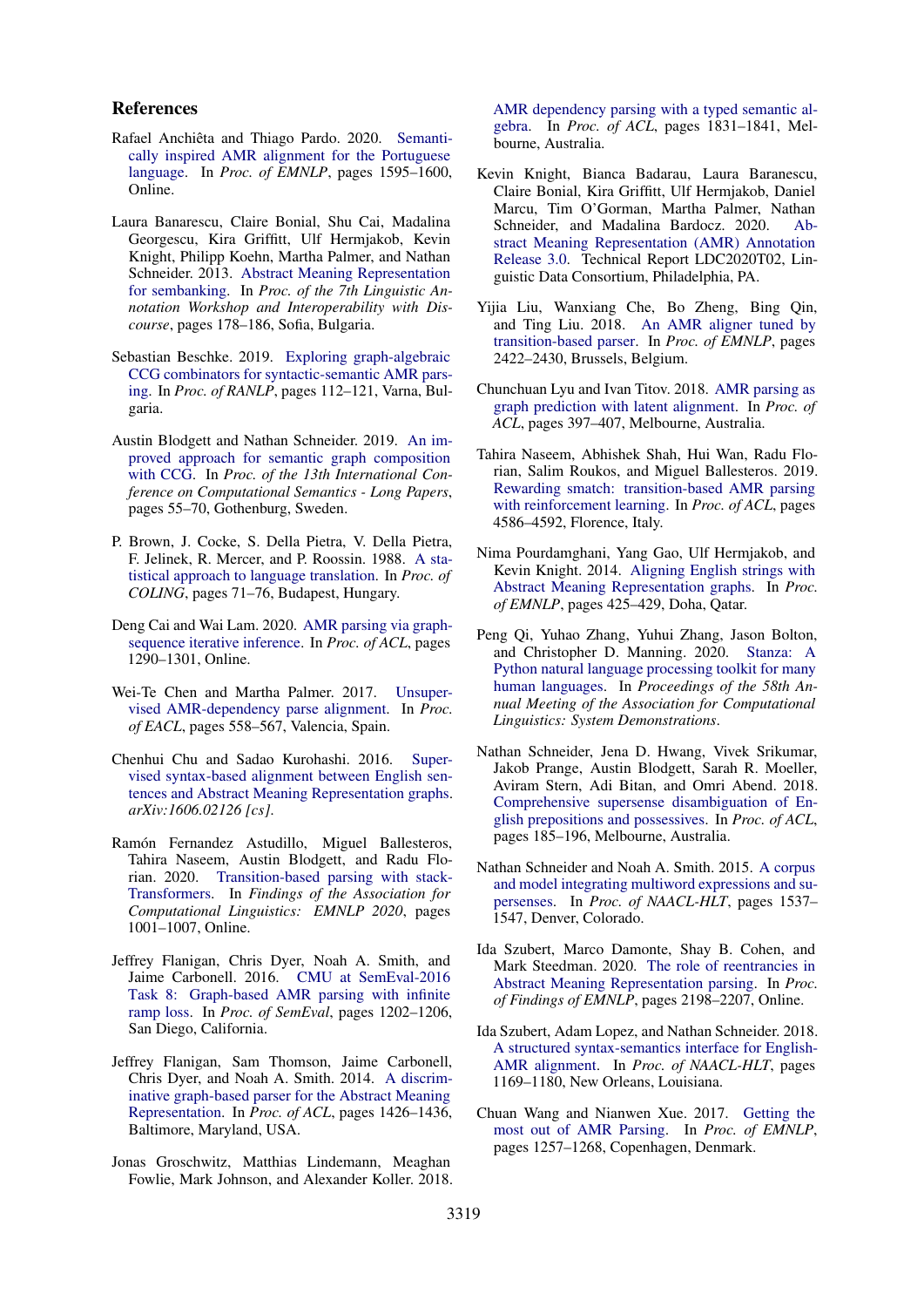### <span id="page-10-0"></span>A Interannotator Agreement

Table [6](#page-11-1) illustrates interannotator agreement for each of the four alignment layers.

## <span id="page-10-1"></span>B Identifying Spans

As a preprocessing step, sentences have their tokens grouped into spans based on three criteria, outlined in detail below:

1. Named entity spans identified by Stanza.

2. Spans matching multiword expressions from a fixed list of  $\approx 1600$ 

(a) 143 prepositional MWEs from STREUSLE [\(Schneider and Smith,](#page-9-21) [2015;](#page-9-21) [Schneider et al.,](#page-9-22) [2018\)](#page-9-22)

(b) 348 verbal MWEs from STREUSLE

(c) 1095 MWEs taken from gold AMRs in LDC train data (any concept which is a hyphenated compound of multiple words, e.g., *alma-mater* or *whitecollar*) and are not present in the above lists.

(d)  $\approx$ 12 hand-added MWEs

3. Any sequence of tokens which is an exact match to a name in the gold AMR (e.g., "United Kingdom" and (n/name :op1 "United" :op2 "Kingdom")) is also treated as a span.

## <span id="page-10-2"></span>C Rule-based Subgraph Alignment Preprocessing

## C.1 Token matching

We use three phases of rule-based alignment which attempt to align particular spans to particular AMR subgraphs:

1. Exact token matching: If there is a unique full string correspondence between a span and a name or number in the AMR, they are aligned.

2. Exact lemma matching: If there is a unique correspondence between an AMR concept and the lemma of a span (which in the case of a multiword span is the sequence of lemmas of the tokens joined by hyphens), they are aligned.

3. Prefix token matching: A span with a prefix match of length 6, 5, or 4 is aligned if it uniquely corresponds to an AMR named entity.

4. Prefix lemma matching: A span with a prefix match of length 6, 5, or 4 of its lemma is aligned if it uniquely corresponds to an concept.

5. English rules: Several hand-written rules for matching English strings to specific subgraphs are used to match constructions such as dates, currency, and some frequent AMR concepts with many different ways of being expressed, such as and and -.

- Parsing dates and times
- Numbers written out (e.g., *one*, *two*, *thousand*, etc.)
- Currencies (e.g.,  $\hat{s}$ ,  $\in$ , etc.)
- Decades (e.g., *twenties*, *nineties*)
- and (matching *and*, *additionally*, *as well*, etc.)
- multi-sentence (matching punctuation)
- :polarity (matching *not*, *none*, *never*, etc.)
- cause-01 (matching *thus*, *since*, *because*, etc.)
- amr-unknown (matching *?*, *who*, *when*, etc.)
- person (matching *people*)
- rate-entity-91 (matching *daily*, *weekly*, etc.)
- "United" "States" (matching *US*, *U.S.*, *American*, etc.)
- include-91 (matching *out of*, *include*, etc.)
- instead-of-91 (matching *instead*, etc.)
- have-03 (matching *have*, *'s*, etc.)
- mean-01 (matching *:* and *,*)
- *how* (matching :manner thing or :degree so)
- *as. . . as* (matching equal)

## C.2 Graph rules

We also perform preprocessing to expand a subgraph alignment to include some neighboring nodes. These fall into two main categories:

1. Some AMR concepts are primarily notational rather than linguistic and should be aligned together with a neighboring node. For example named entities (e.g., (country :name (n/name :op1 :United" :op2 "Kingdom"))) are aligned as a unit rather than one node at a time. Likewise, date entities, and subgraphs matching (x/X-quantity :unit X :quant X) or (x/X-entity :value X) are also aligned as a unit. 2. Neighboring nodes which are associated with morphological information of the aligned span (e.g., *biggest* → (have-degree-91 :ARG1 big :ARG2 most)) are added to the alignment using a series of rules for identifying comparatives, superlatives, polarity, and suffixes such as *-er* or *-able*, etc.

## D Rule-based Relation Alignment **Preprocessing**

Many of the relations are forced to be aligned in a particular way as a matter of convention. We use a similar approach to that of [\(Groschwitz et al.,](#page-9-16)